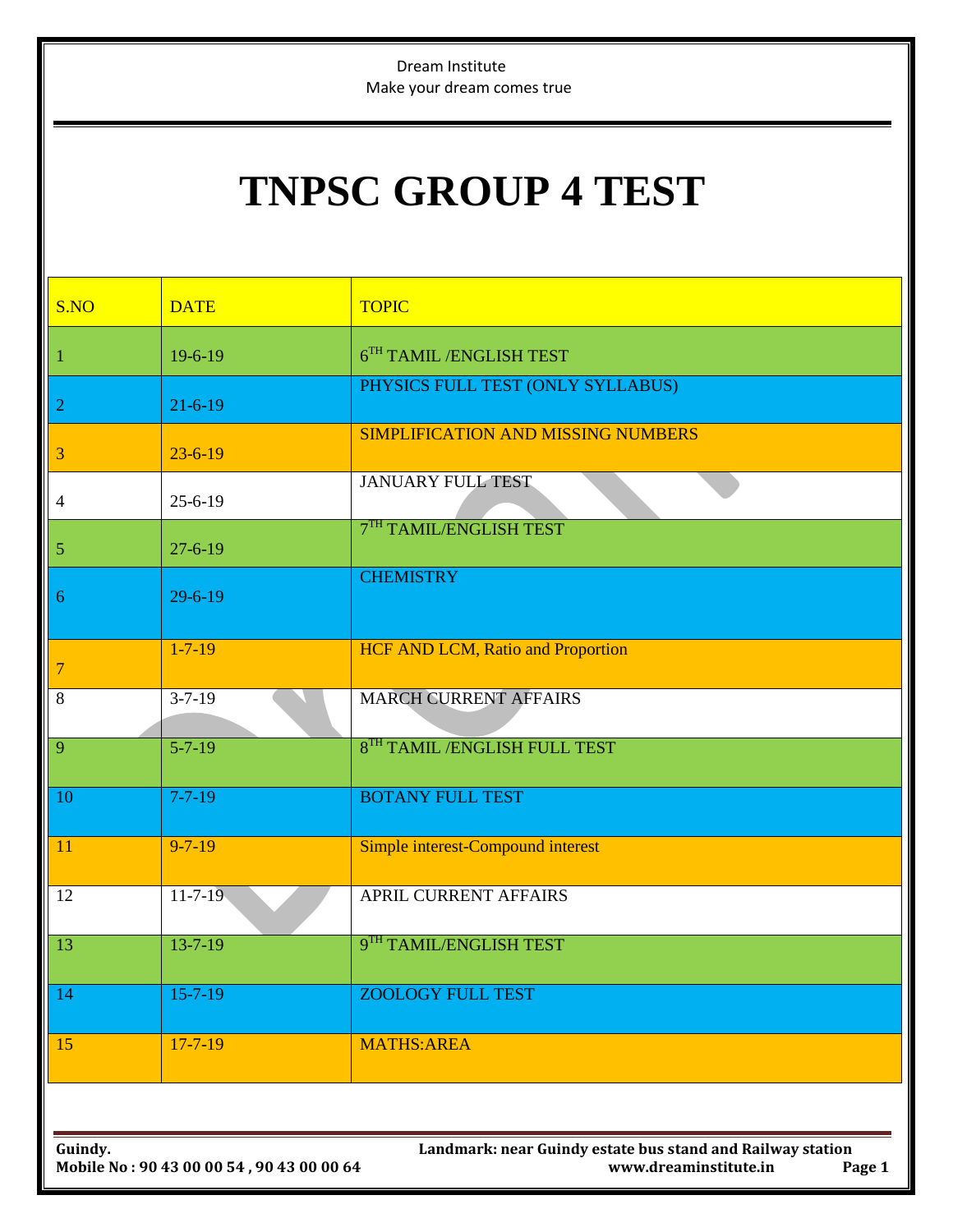| Dream Institute<br>Make your dream comes true                                                                                                         |               |                                                                                                     |  |  |
|-------------------------------------------------------------------------------------------------------------------------------------------------------|---------------|-----------------------------------------------------------------------------------------------------|--|--|
| 16                                                                                                                                                    | 19-7-19       | <b>MAY CURRENT AFFAIRS</b>                                                                          |  |  |
| 17                                                                                                                                                    | $21 - 7 - 19$ | 10TH TAMIL/ENGLISH FULL TEST                                                                        |  |  |
| 18                                                                                                                                                    | $23 - 7 - 19$ | <b>HISTORY FULL TEST</b>                                                                            |  |  |
| 19                                                                                                                                                    | $25 - 7 - 19$ | <b>MATHS: VOLUME</b>                                                                                |  |  |
| 20                                                                                                                                                    | $27 - 7 - 19$ | <b>JUNE CURRENT AFFAIRS</b>                                                                         |  |  |
| 21                                                                                                                                                    | $29 - 7 - 19$ | 11 <sup>TH</sup> TAMIL/ENGLISH BOOK                                                                 |  |  |
| 22                                                                                                                                                    | $31 - 7 - 19$ | 9TH NEW BOOK SOCIAL FULL TEST                                                                       |  |  |
| 23                                                                                                                                                    | $1 - 8 - 19$  | <b>MATHS:TIME AND WORK/PIPES AND CIESTEN</b>                                                        |  |  |
| 24                                                                                                                                                    | $3 - 8 - 19$  | 10 <sup>TH</sup> SOCIAL FULL BOOK TEST(OLD)                                                         |  |  |
| 25                                                                                                                                                    | $5 - 8 - 19$  | 12 <sup>TH</sup> TAMIL/ENGLISH FULL TEST                                                            |  |  |
| 26                                                                                                                                                    | $7 - 8 - 19$  | <b>ECONOMY FULL TEST</b>                                                                            |  |  |
| 28                                                                                                                                                    | $9 - 8 - 19$  | Logical Reasoning-Puzzles-Dice - Visual Reasoning Alpha numeric<br><b>Reasoning - Number Series</b> |  |  |
| 29                                                                                                                                                    | $11 - 8 - 19$ | <b>JULY CURRENT AFFAIRS</b>                                                                         |  |  |
| 30                                                                                                                                                    | $13 - 8 - 19$ | 6 <sup>TH</sup> NEW BOOK TAMIL/ENGLISH TEST                                                         |  |  |
| 31                                                                                                                                                    | $15 - 8 - 19$ | POLITY/CIVICS FULL TEST                                                                             |  |  |
| 32                                                                                                                                                    | $17 - 8 - 19$ | 6 <sup>TH</sup> NEW BOOK SCIENCE/SOCIAL TEST                                                        |  |  |
| 33                                                                                                                                                    | $19 - 8 - 19$ | 9TH NEW BOOK TAMIL/ENGLISH FULL TEST                                                                |  |  |
| 34                                                                                                                                                    | $20 - 8 - 19$ | 10 <sup>TH</sup> SCIENCE FULL BOOK TEST (OLD)                                                       |  |  |
| 35                                                                                                                                                    | $21 - 8 - 19$ | 11 <sup>TH</sup> NEW BOOK TAMIL/ENGLISH TEST                                                        |  |  |
| 36                                                                                                                                                    | $22 - 8 - 19$ | 9 <sup>TH</sup> NEW BOOK SCIENCE NEW BOOK TEST                                                      |  |  |
|                                                                                                                                                       |               |                                                                                                     |  |  |
| Landmark: near Guindy estate bus stand and Railway station<br>Guindy.<br>www.dreaminstitute.in<br>Page 2<br>Mobile No: 90 43 00 00 54, 90 43 00 00 64 |               |                                                                                                     |  |  |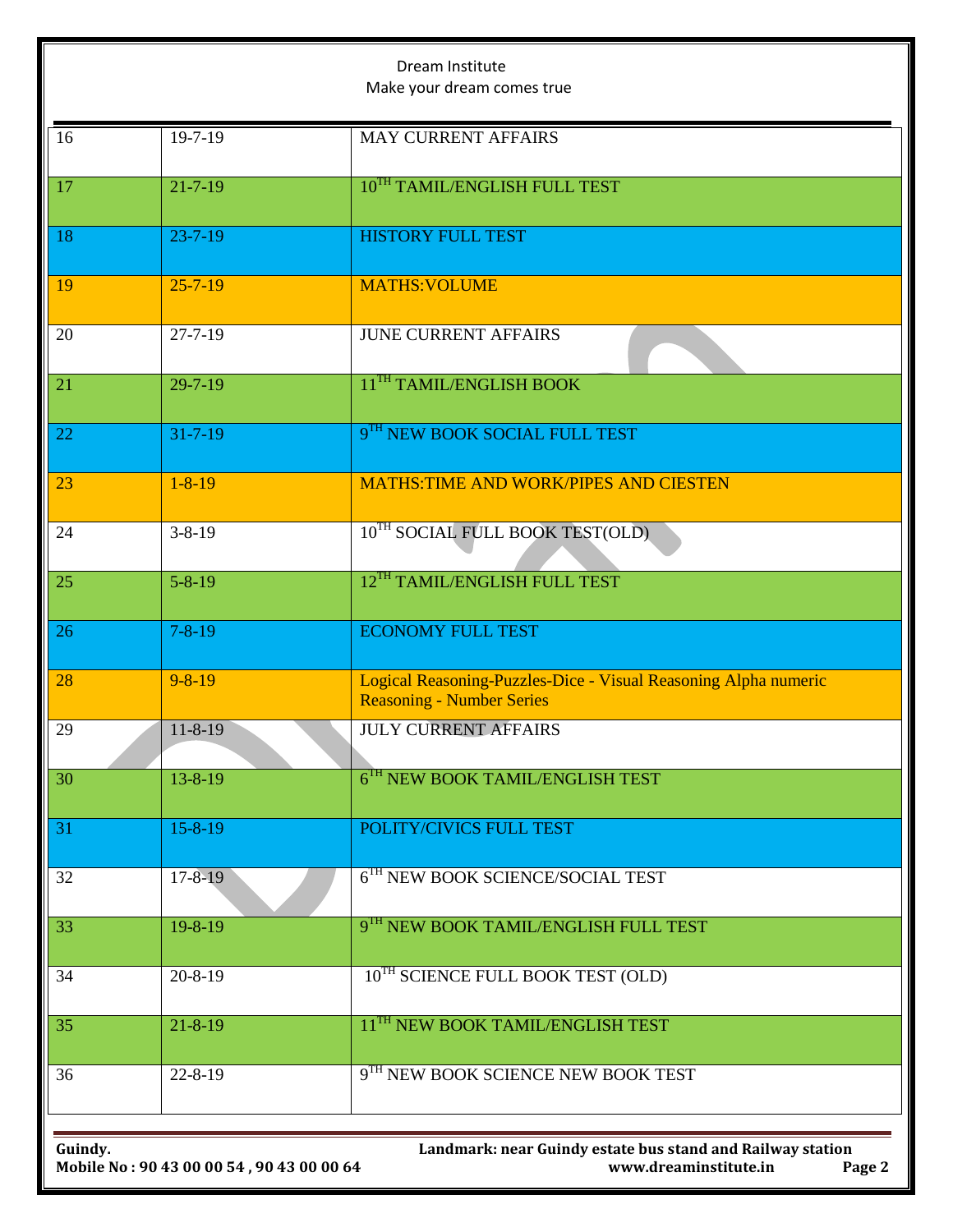|                               |               | Dream Institute<br>Make your dream comes true                                                   |  |  |  |
|-------------------------------|---------------|-------------------------------------------------------------------------------------------------|--|--|--|
| 37                            | $23 - 8 - 19$ | $7^{\text{TH}}$ / $8^{\text{TH}}$ /10 <sup>TH</sup> NEW TAMIL/ENGLISH $1^{\text{ST}}$ TERM TEST |  |  |  |
| 38                            | $24 - 8 - 19$ | <b>MATHS FULL TEST</b>                                                                          |  |  |  |
| 39                            | $25 - 8 - 19$ | <b>SCIENCE FULL TEST</b>                                                                        |  |  |  |
| 40                            | $26 - 8 - 19$ | <b>CURRENT AFFAIRS TEST</b>                                                                     |  |  |  |
| 41                            | $27 - 8 - 19$ | <b>TAMIL/ENGLISH FULL TEST</b>                                                                  |  |  |  |
| 42                            | $28 - 8 - 19$ | 10 <sup>TH</sup> MATHS FULL TEST                                                                |  |  |  |
| 43                            | $29 - 8 - 19$ | <b>TAMIL/ENGLISH FULLTEST</b>                                                                   |  |  |  |
| 44                            | $30 - 8 - 19$ | <b>FULL MODEL TEST 1</b>                                                                        |  |  |  |
|                               |               | <b>NO OF TOTAL TEST: 44 TESTS</b>                                                               |  |  |  |
|                               |               | NO OF QUESTIONS: 5000 + QUESTIONS                                                               |  |  |  |
| <b>OFFLINE TEST ; RS:2000</b> |               |                                                                                                 |  |  |  |
|                               |               | <b>POSTAL TEST: RS:2500</b>                                                                     |  |  |  |
|                               |               | <b>CHENNAI DREAM INSTITUTE</b>                                                                  |  |  |  |
|                               | <b>GUINDY</b> |                                                                                                 |  |  |  |

**CT NO: 9043000064**